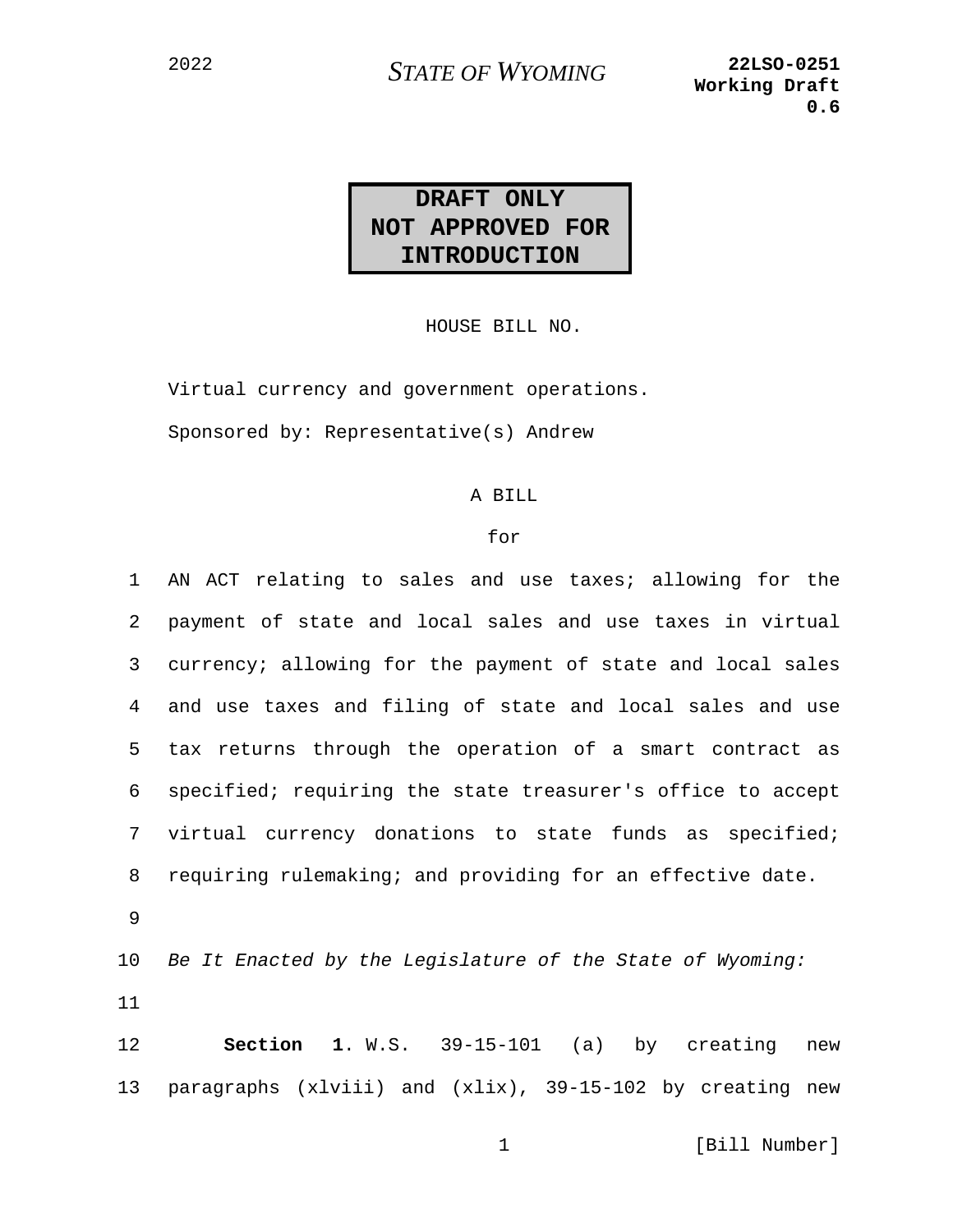STATE OF WYOMING **22LSO-0251**

| $\mathbf{1}$ | subsections (g) through (h), $39-15-107(a)(i)$ , $39-16-101(a)$ |
|--------------|-----------------------------------------------------------------|
| 2            | by creating new paragraphs $(xxi)$ and $(xxii)$ , 39-16-102 by  |
| 3            | creating new subsections (f) through (g) and $39-16-107(a)$     |
| 4            | by creating a new paragraph (vii) are amended to read:          |
| 5            |                                                                 |
| 6            | 39-15-101. Definitions.                                         |
| 7            |                                                                 |
| 8            | (a) As used in this article:                                    |
| 9            |                                                                 |
| 10           | (xlviii) "Smart contract" means as defined in W.S.              |
| 11           | $17-31-102(a)(ix);$                                             |
| 12           |                                                                 |
| 13           | (xlix) "Virtual currency" means as defined in W.S.              |
| 14           | $34-29-101(a)(iv)$ .                                            |
| 15           |                                                                 |
|              |                                                                 |
| 16           | 39-15-102. Administration; confidentiality.                     |
| 17           |                                                                 |
|              | (g) Any taxpayer or vendor may remit sales tax owed             |
| 18<br>19     | under this article in any virtual currency approved by the      |
| 20           | department so long as the same virtual currency was used        |
| 21           | for the sale that gave rise to the sales tax. The               |
| 22           | department may assess a reasonable transaction fee to cover     |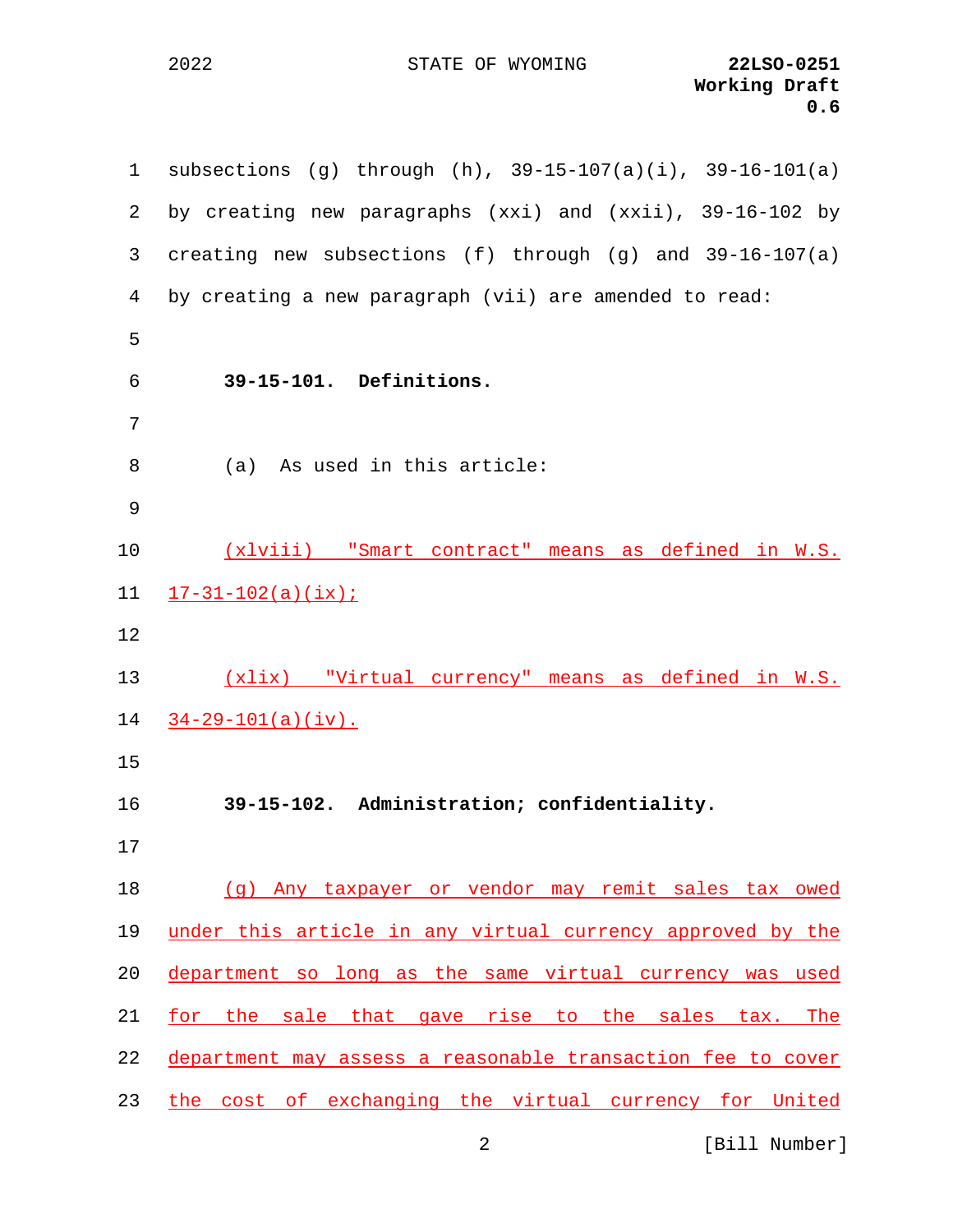| $\mathbf 1$ | States dollars provided that no transaction fee shall be    |
|-------------|-------------------------------------------------------------|
| 2           | assessed if there is no cost to convert the virtual         |
| 3           | currency to United States dollars.                          |
| 4           |                                                             |
| 5           | (h) Beginning July 1, 2023 the department shall             |
| 6           | allow, but not require, payment of sales tax under this     |
| 7           | article through a smart contract approved by the            |
| 8           | department. The smart contract shall be capable of          |
| 9           | providing real time updates and allow for immediate payment |
| 10          | of sales taxes as they accrue.                              |
| 11          |                                                             |
| 12          | 39-15-107. Compliance; collection procedures.               |
| 13          |                                                             |
| 14          | Returns, reports and preservation of records.<br>(a)        |
| 15          | The following shall apply:                                  |
| 16          |                                                             |
| 17          | Each vendor shall on or before the last day<br>(i)          |
| 18          | of each month file a true return showing the preceding      |
| 19          | month's gross sales and remit all taxes to the department.  |
| 20          | The returns shall contain such information and be made in   |
| 21          | the manner as the department by regulation prescribes. The  |
| 22          | department may allow extensions for filing returns<br>and   |
| 23          | paying the taxes by regulation, but no extension may be for |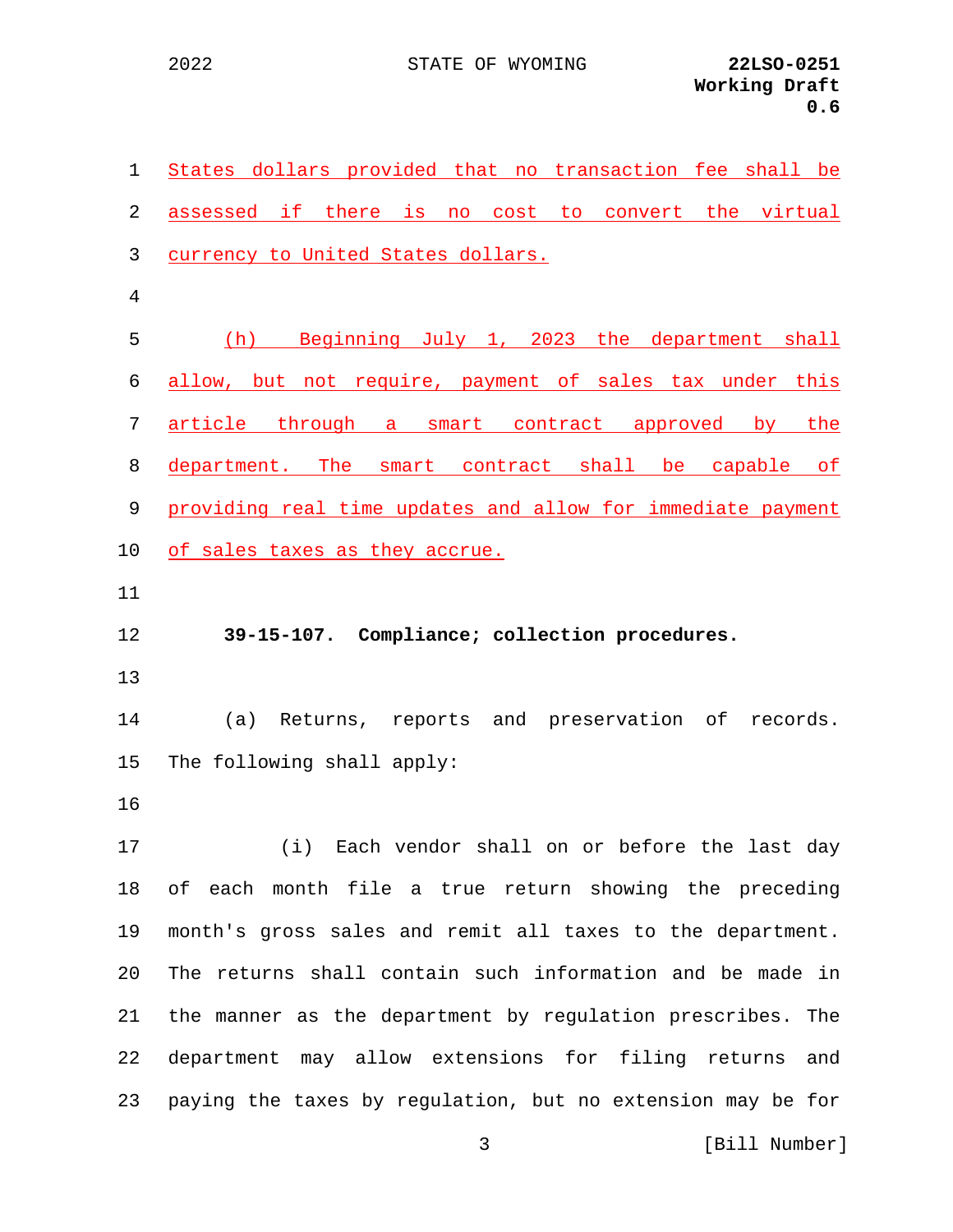1 more than ninety (90) days. If the total tax to be remitted 2 by a vendor during any month is less than one hundred fifty 3 dollars (\$150.00), a quarterly or annual return as 4 authorized by the department, and remittance in lieu of the 5 monthly return may be made on or before the last day of the 6 month following the end of the quarter or year for which 7 the tax is collected. If the accounting methods regularly 8 used by any vendor are such that reports of sales made 9 during a calendar month would impose unnecessary hardships, 10 the department after receiving a formal request filed by 11 the vendor may accept reports at intervals as would be more 12 convenient to the taxpayer. Any vendor shall report whether 13 the vendor sells nicotine products, as defined by W.S. 39- 14 18-101(a)(xi), in this state to the department in the form 15 and manner required by the department. The department may 16 reject any report required under this paragraph of any 17 vendor who does not comply with the nicotine sales 18 reporting requirements. Every person purchasing goods or 19 services taxable by this article who does not pay the tax 20 owed to a vendor shall, on or before the last day of each 21 month, file a return showing the gross purchases made 22 during the preceding month and remit all taxes due to the 23 department. The return shall contain such information and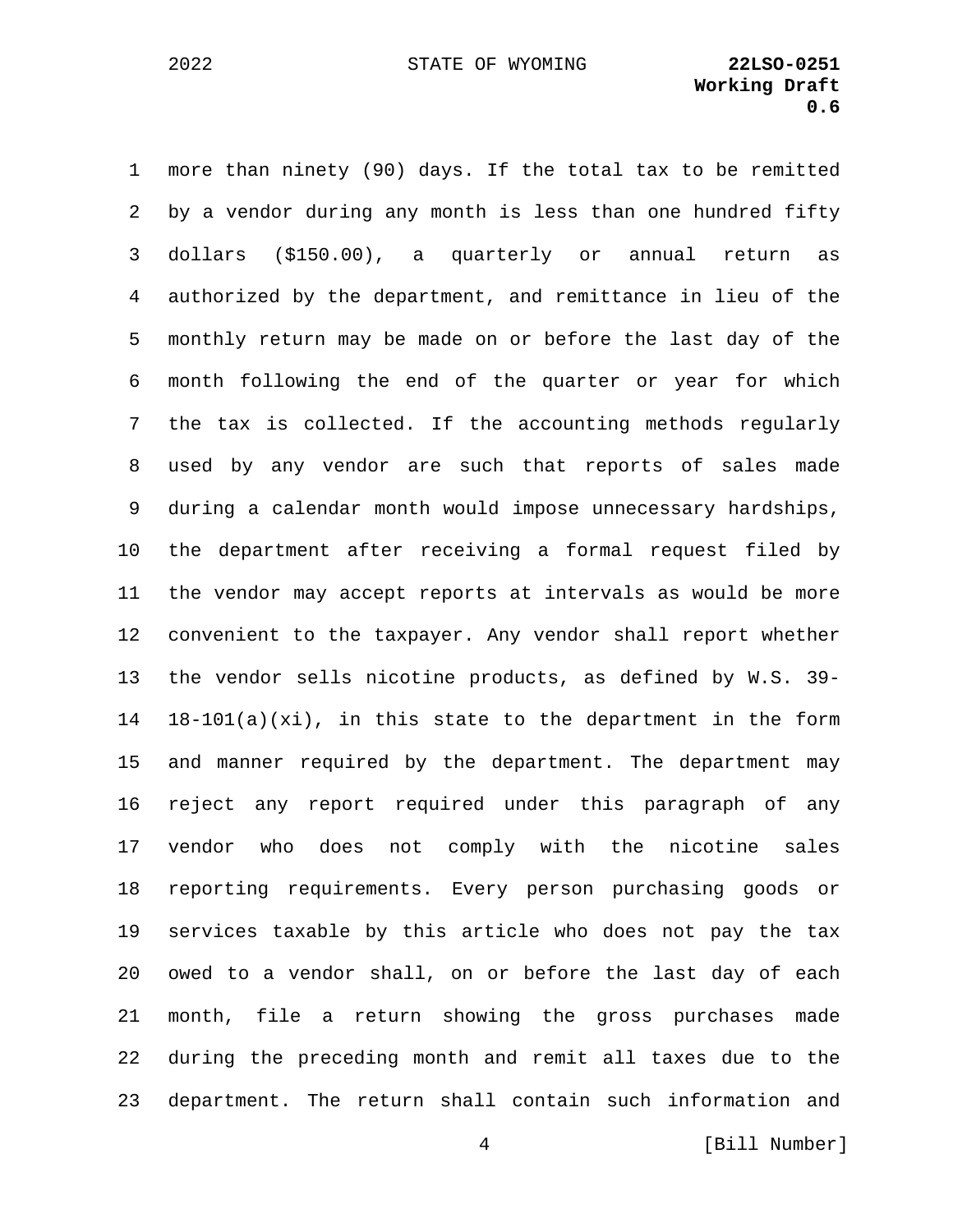| 1  | be made in the manner as the department shall prescribe by |
|----|------------------------------------------------------------|
| 2  | rule and regulation. Beginning July 1, 2023 the department |
| 3  | shall accept returns provided through department approved  |
| 4  | smart contracts which shall include all the information    |
| 5  | required under this section as of the date of filing. The  |
| 6  | department, by rule and regulation, may allow an extension |
| 7  | filing a return and paying any tax due,<br>for<br>but no   |
| 8  | extension shall be granted for more than ninety (90) days; |
| 9  |                                                            |
| 10 | 39-16-101. Definitions.                                    |
| 11 |                                                            |
| 12 | As used in this article:<br>(a)                            |
| 13 |                                                            |
| 14 | (xxi) "Smart contract" means as defined in W.S.            |
| 15 | $17-31-102(a)(ix);$                                        |
| 16 |                                                            |
| 17 | "Virtual currency" means as defined in<br><u>(xxii)</u>    |
| 18 | $W.S. 34-29-101(a)(iv).$                                   |
| 19 |                                                            |
| 20 | 39-16-102. Administration; confidentiality.                |
| 21 |                                                            |
| 22 | (f) Any taxpayer or vendor may remit use tax owed          |
| 23 | under this article in any virtual currency approved by the |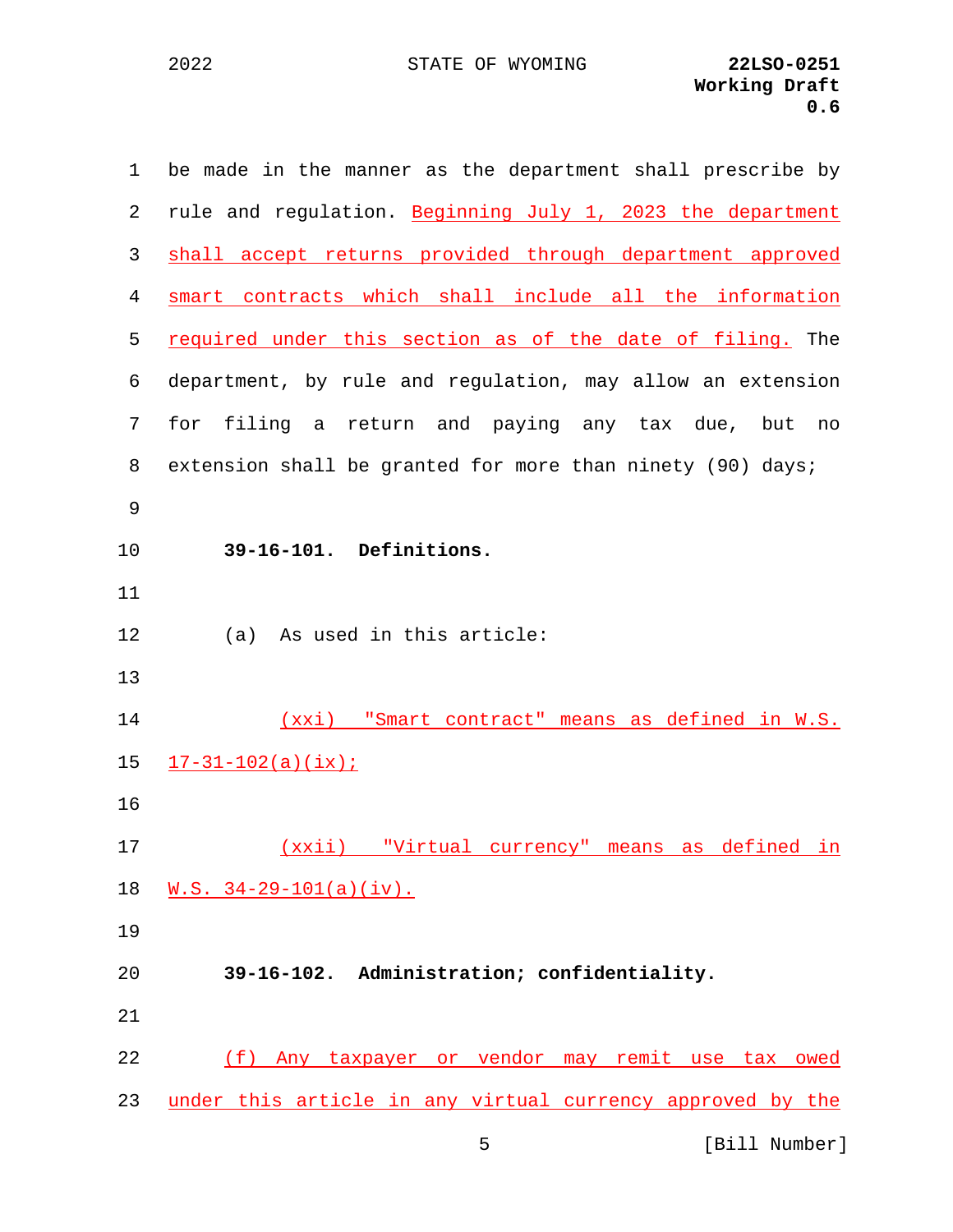| 1              | department so long as the same virtual currency was used to |
|----------------|-------------------------------------------------------------|
| 2              | pay for the activity that gave rise to the use tax. so long |
| 3              | as the same virtual currency was used for the underlying    |
| $\overline{4}$ | purchase. The department may assess a reasonable            |
| 5              | transaction fee to cover the cost of exchanging the virtual |
| 6              | currency for United States dollars provided that no         |
| 7              | transaction fee shall be assessed if there is no cost to    |
| 8              | convert the virtual currency to United States dollars.      |
| 9              |                                                             |
| 10             | (g) Beginning July 1, 2023 the department shall             |
| 11             | allow, but not require, payment of use tax under this       |
| 12             | article through a smart contract approved by the            |
| 13             | department. The smart contract shall be capable of          |
| 14             | providing real time updates and allow for immediate payment |
| 15             | of use taxes as they accrue.                                |
| 16             |                                                             |
| 17             | 39-16-107. Compliance; collection procedures.               |
| 18             |                                                             |
| 19             | Returns, reports and preservation of records.<br>(a)        |
| 20             | The following shall apply:                                  |
| 21             |                                                             |
| 22             | (vii) Beginning July 1, 2023 the department                 |
| 23             | shall accept returns provided through department approved   |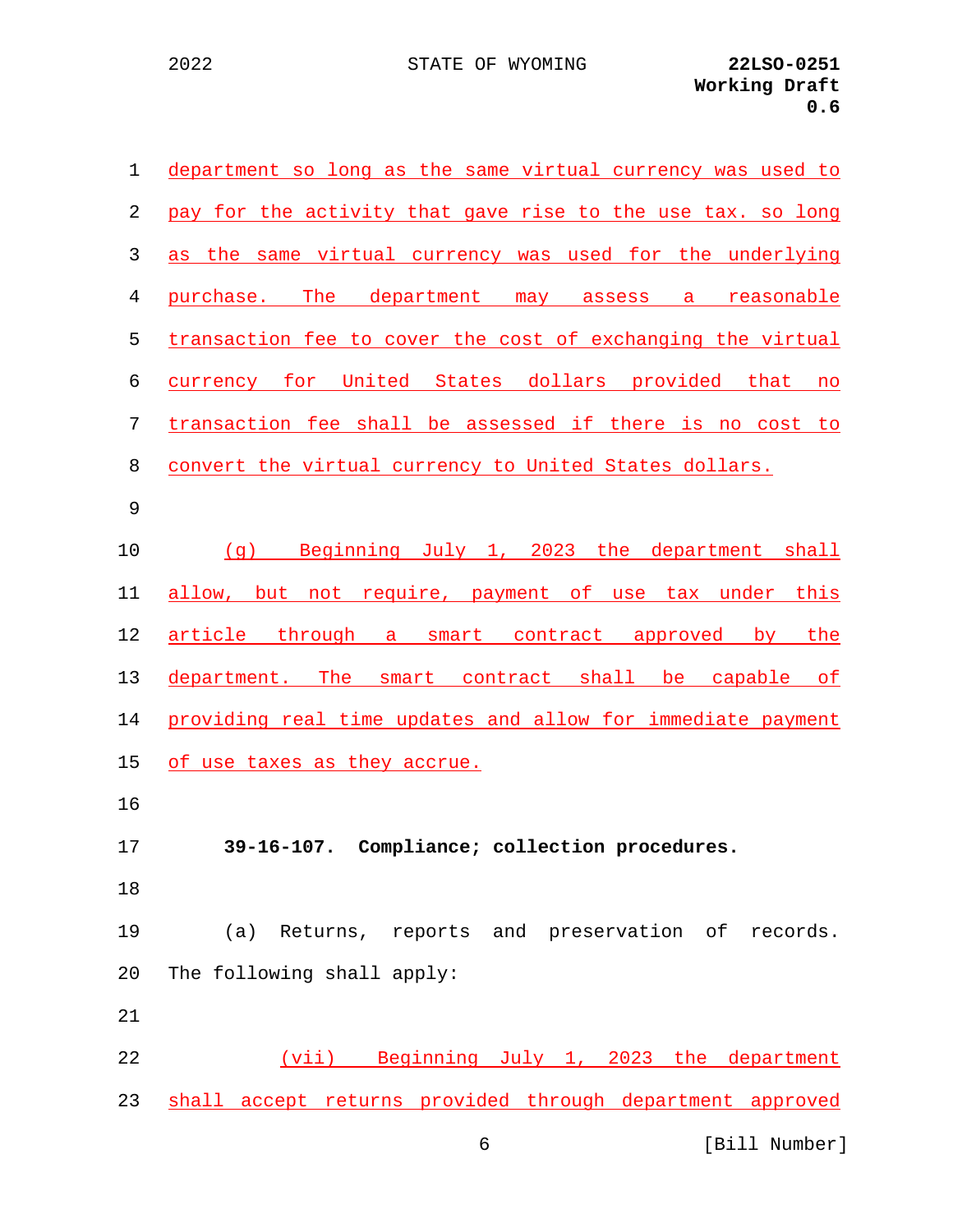2022

smart contracts which shall include all the information  $\mathbf{1}$ required under this section as of the date of filing. 2 3  $\overline{4}$ **Section 2.** Not later than June 1, 2023 the state treasurer's office shall develop the capacity to accept 5 donations in virtual currency approved by the department of 6 revenue pursuant to W.S. 39-15-102(a) or 39-16-102(a) and 7 8 as allowed by law to each of the following funds, and in 9 additional funds as donations make necessary:  $10$  $11$ (i) XXXXXXXXXX;  $12$  $13$ \*\*\*\*\*\*\*\*\*\*\*\*\*\*\*\*\*\*\*  $14$  $15$ **STAFF COMMENT**  $16$ The specific funds to accept donations will need to be determined.  $17$ 18 \*\*\*\*\*\*\*\*\*\*\*\*\*\*\*\*\*\*\* 19  $2.0$ Section 3. Not later than June 1, 2023 the department  $21$ 22 of revenue shall develop and implement a software system 23 through which sales and use taxes may be paid and tax returns filed through the operation of smart contracts. The 24 25 system shall include an application programming interface, security measures and other components determined by the 26

7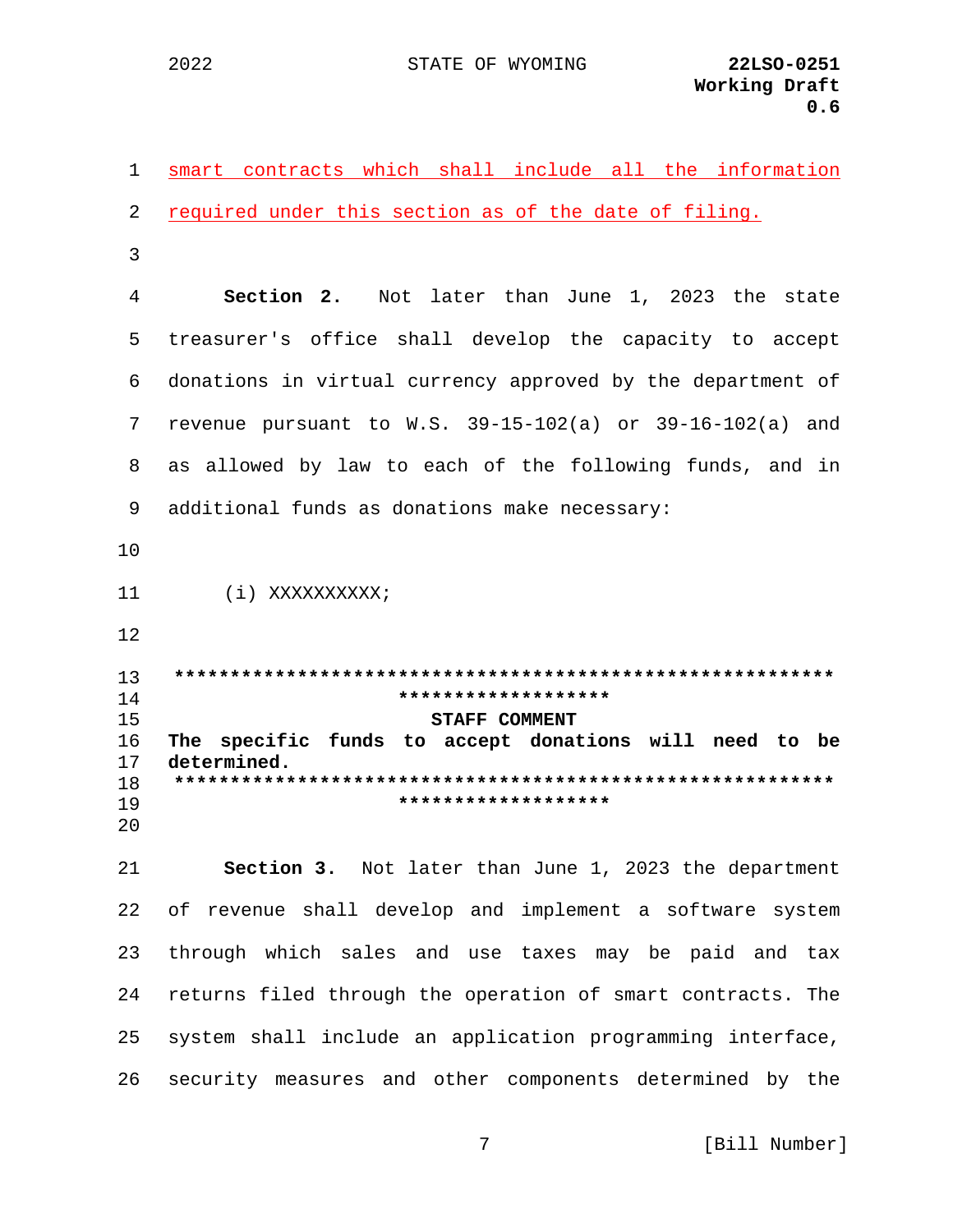department of revenue to be necessary for the safe, secure  $\mathbf{1}$  $\overline{2}$ and efficient collection and reporting of taxes. The department of revenue shall promulgate rules establishing 3  $\overline{4}$ the minimum standards required of and an approval process 5 for any smart contract. 6 7 \*\*\*\*\*\*\*\*\*\*\*\*\*\*\*\*\*\*\* 8 9 **STAFF COMMENT** This draft appropriates two million dollars for the  $10$ development of a system by the department of revenue 11  $12$ allowing for the collection of taxes and use of smart contracts required by this act.  $13$ This amount is merely a 14 placeholder and the actual amount necessary may be  $15$ significantly different.  $16$ \*\*\*\*\*\*\*\*\*\*\*\*\*\*\*\*\*\*\*  $17$ 18 19 Section 4. There is appropriated two million 20  $(32,000,000.00)$  dollars from the general fund to the department of revenue to develop and implement the software 21 system required under this act. This appropriation shall 22 not be transferred or expended for any other purpose and 23 24 any unexpended, unobligated funds remaining from this 25 appropriation shall revert as provided by law on June 30, 26 2024.

27

28

Section 5. This act is effective July 1, 2022.